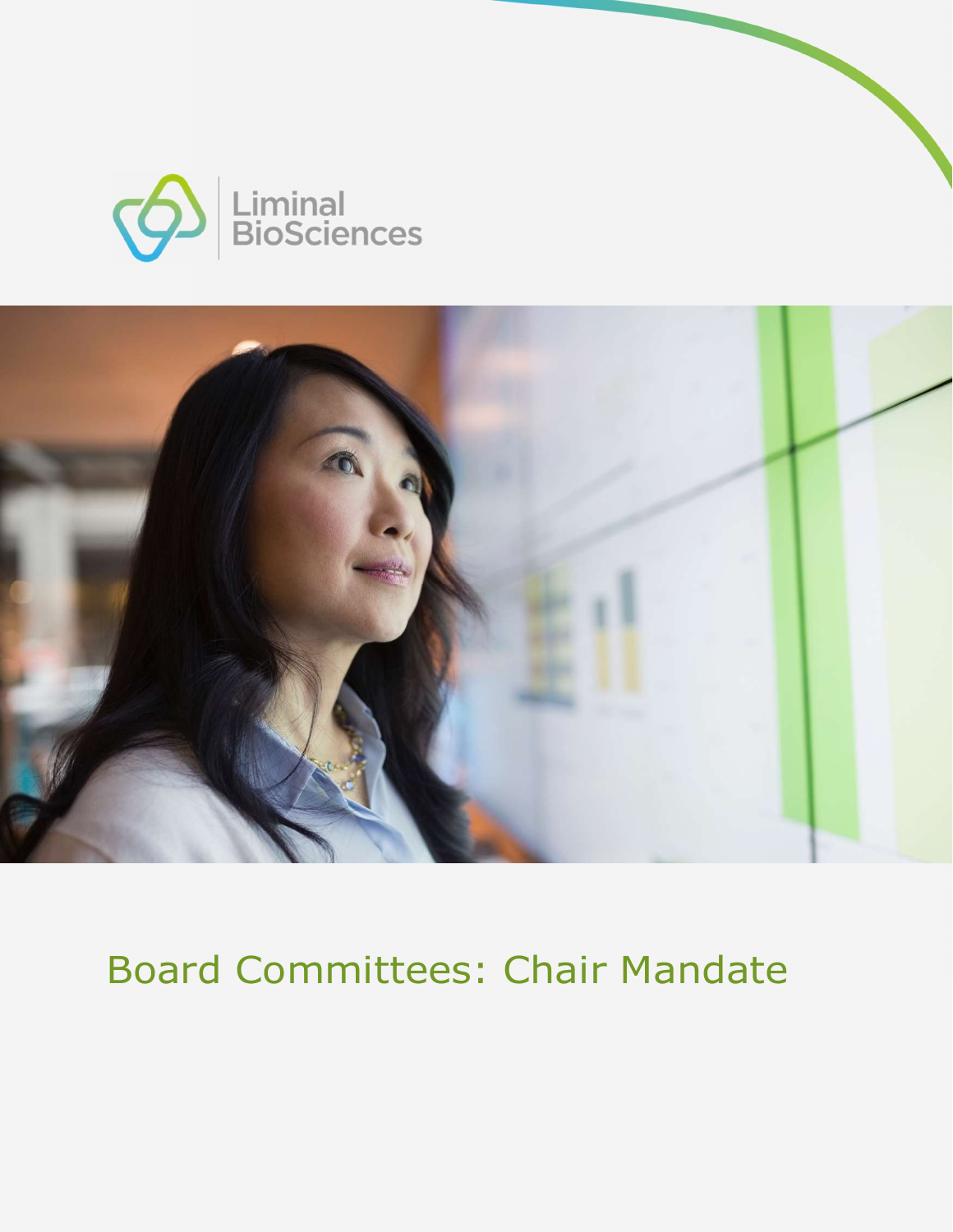

## Board Committees: Chair Mandate

## General

The chair (the "Chair") of a committee (the "Committee") of the Board of Directors (the "Board") of Liminal BioSciences Inc. (the "Company") chairs and ensures the good functioning of the Committee's meetings.

The Chair has strong leadership skills, and is available in order to facilitate the accomplishments by the Committee of its mandate. The Chair should be the main link between the Committee and the Company's Board.

## Roles and Responsibilities

The Chair of a Committee should:

- 1. chair the Committee's meetings and see that they take place in an efficient and productive manner;
- 2. aim to obtain a general consensus of the Committee members while at the same time allowing for open debates and discussions;
- 3. establish with the relevant Secretary of the Committee the agenda, schedule and annual work plan of the Committee meetings;
- 4. facilitate efficient and open discussions within the Committee;
- 5. maximize the cohesion and general efficiency of the Committee;
- 6. make sure that the Committee fulfills its role and responsibilities described in its mandate;